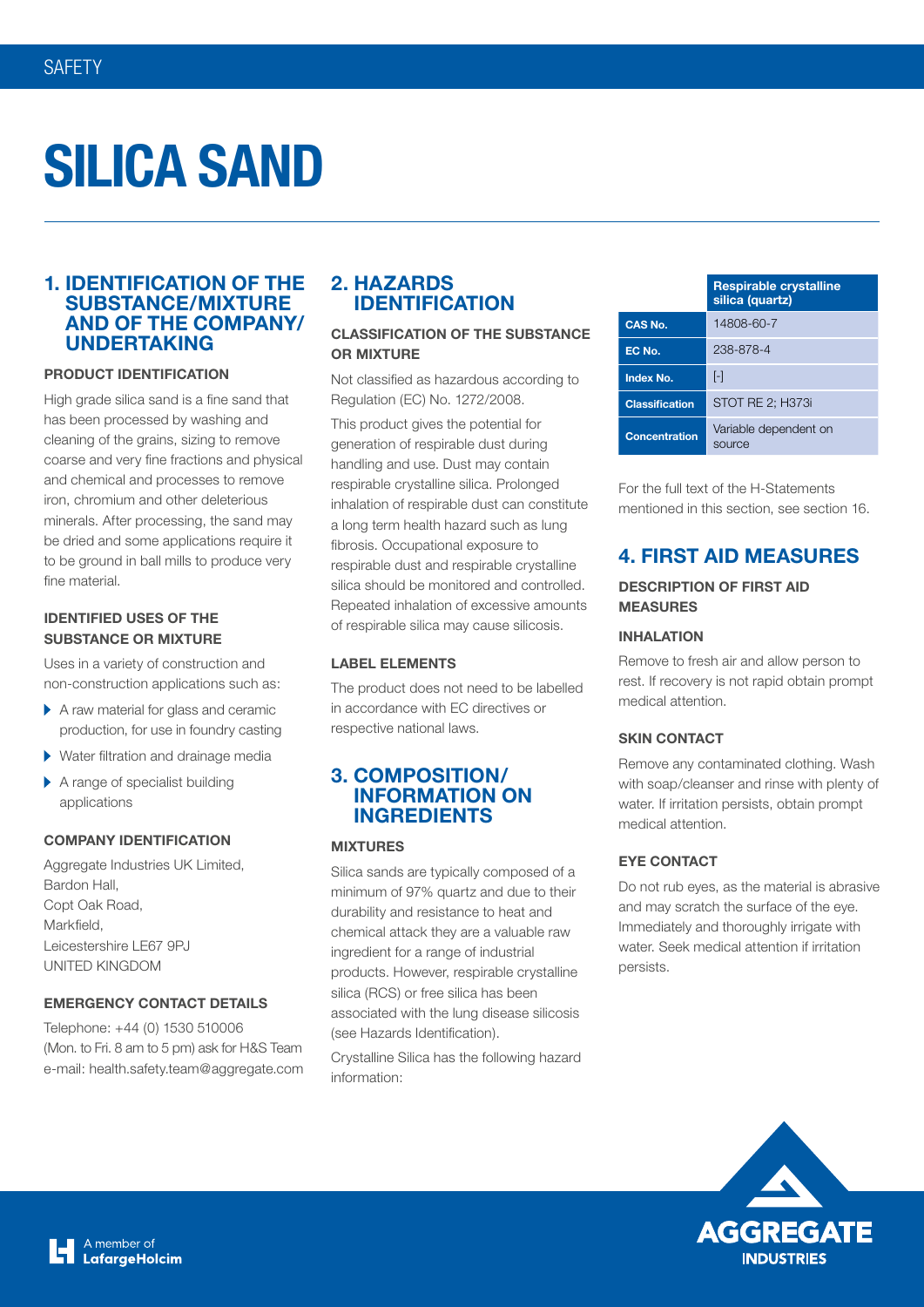#### **INGESTION**

Ingestion of significant quantities of sand that could cause harm is very unlikely. If material enters the mouth, do not induce vomiting. Give plenty of water to drink. Seek medical attention if feeling unwell.

#### **5. FIREFIGHTING MEASURES**

#### **SUITABLE/UNSUITABLE EXTINGUISHING MEDIA**

Material is not flammable or combustible. Use media suitable for other any other materials present that may be involved in a fire. There is no unsuitable fire extinguishing media.

## **SPECIAL HAZARDS ARISING IN A FIRE** None.

# **SPECIAL ADVICE FOR FIRE FIGHTERS** None.

# **6. ACCIDENTAL RELEASE MEASURES**

## **PERSONAL PRECAUTIONS, PROTECTIVE EQUIPMENT AND EMERGENCY PROCEDURES**

Avoid breathing dusts and excessive physical contamination.

#### **ENVIRONMENTAL PRECAUTIONS**

Entry into watercourses should be avoided so far as is possible.

#### **METHODS AND MATERIALS FOR CONTAINMENT AND CLEANING UP**

Spray with water to prevent the generation of dust. Do not dry sweep residues. Contain so as to avoid the generation of dust (i.e. cover or enclose).

# **7. HANDLING AND STORAGE**

#### **PRECAUTIONS FOR SAFE HANDLING**

- Handle with care so as to prevent the generation of dust
- Use gloves to prevent mechanical irritation
- Consider manual handling when handling bagged product

# **SAFE STORAGE**

- Materials should be stored to minimise the generation of airborne dust from wind whipping and material movement
- Very fine dry product in bulk should be stored in enclosed silos
- Bulk aggregate containing fine material (<3mm) should not be stored in the open unless conditioned with water to avoid dust generation

# **8. EXPOSURE CONTROLS/ PERSONAL PROTECTION**

#### **CONTROL PARAMETERS**

#### **COMPONENTS WITH WORKPLACE EXPOSURE LIMITS (WELS)**

| <b>Component</b>                 | <b>WEL (8Hr TWA)</b>    |
|----------------------------------|-------------------------|
| Total inhalable dust             | $10$ mg/m $3$           |
| Respirable dust                  | 4mg/m <sup>3</sup>      |
| Respirable<br>crystalline silica | $0.1$ mg/m <sup>3</sup> |

It is recommended that occupational monitoring be completed to determine exposure.

#### **EXPOSURE CONTROLS**

#### **APPROPRIATE ENGINEERING CONTROLS**

Use in well ventilated areas. Use mechanical ventilation in poorly ventilated areas.

#### **EYE/FACE PROTECTION**

Eye Protection in the form of safety glasses and/or goggles is required.

#### **HAND PROTECTION**

Handle with gloves. Recommend use of impervious heavy duty gloves. Gloves should be removed and hands thoroughly washed before handling or eating any food or drink.

#### **SKIN PROTECTION**

Overalls/impervious clothing, selected according to the workplace conditions.

#### **RESPIRATORY PROTECTION**

Suitable dust masks should be worn in enclosed spaces where adequate ventilation is not provided. The Chemical Agents Directive shows a requirement for respirators as a means of control should use a particulate filter type P3 or equivalent.

# **9. PHYSICAL AND CHEMICAL PROPERTIES**

Physical and chemical properties will vary dependent source, but generic properties are as follows:

| <b>Appearance</b>           | <b>Fine free</b><br>flowing sand |
|-----------------------------|----------------------------------|
| Odour                       | None                             |
| pH                          | Various                          |
| Boiling point/range         | Not determined                   |
| Melting point/range         | Not determined                   |
| Flash point                 | Not applicable                   |
| Flammability                | Not applicable                   |
| Auto Flammability           | Not applicable                   |
| <b>Explosive properties</b> | Not applicable                   |
| Oxidizing properties        | Not determined                   |
| Vapour pressure             | Not applicable                   |
| Relative density            | Above 2.65                       |
| Water solubility            | Dependent on<br>rock type        |
| Fat solubility              | Not determined                   |

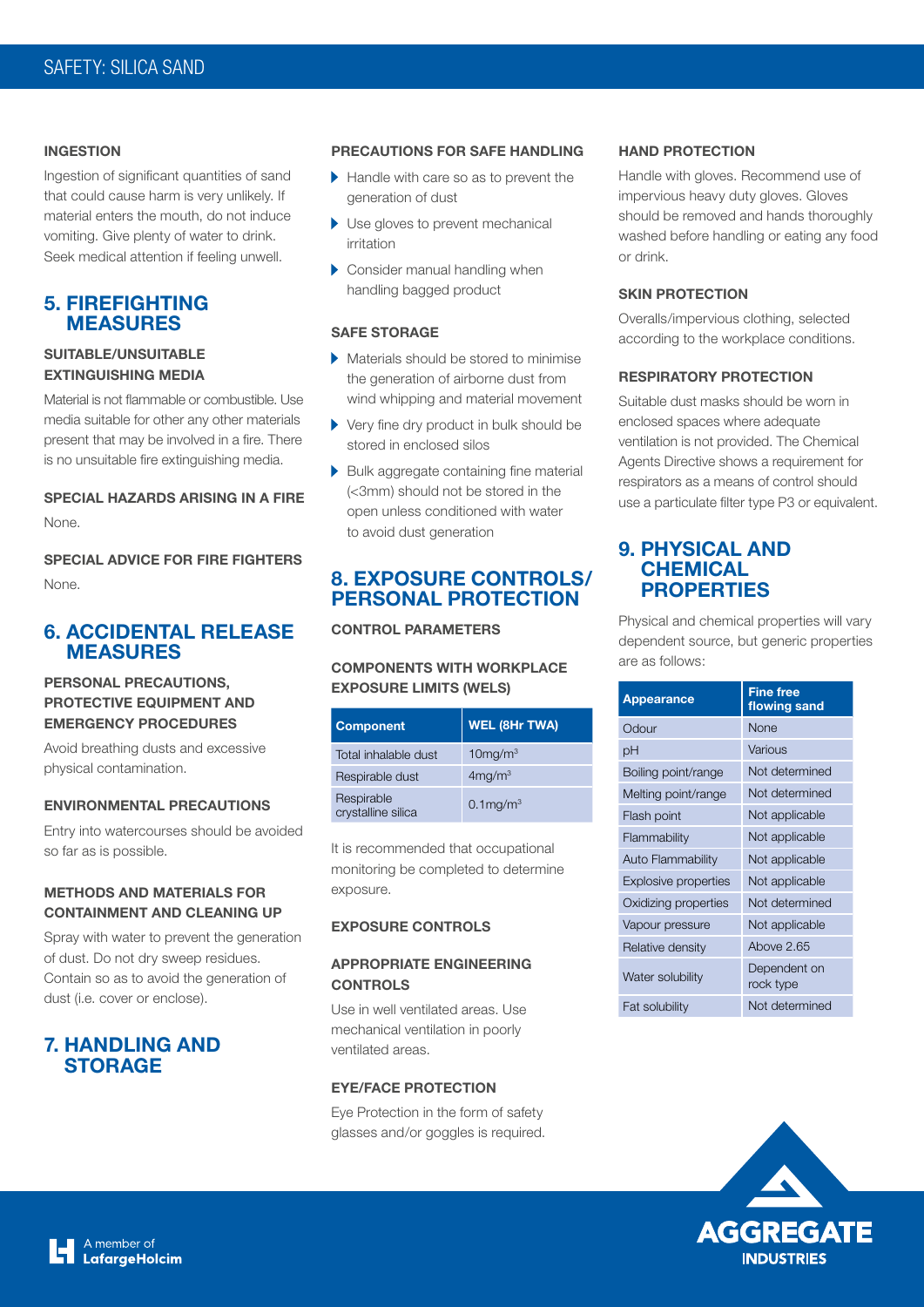# **10. STABILITY AND REACTIVITY**

#### **REACTIVITY AND CHEMICAL STABILITY**

Stable at normal temperatures and under recommended storage conditions.

#### **CONDITIONS TO AVOID**

None.

#### **INCOMPATIBLE MATERIALS**

Strong acids (limestone based aggregates).

**HAZARDOUS DECOMPOSITION PRODUCTS**

None.

# **11. TOXICOLOGICAL INFORMATION**

**INFORMATION ON TOXICOLOGICAL EFFECTS**

#### **ACUTE TOXICITY**

None.

#### **EYE DAMAGE**

Long term contact with eyes can cause eye irritation and damage.

#### **SKIN CORROSION/IRRITATION**

Long term contact with skin may cause mechanical skin irritation and possible dermatitis.

#### **RESPIRATORY SENSITISATION**

Chronic exposure by inhalation may cause cough, breathlessness and lung fibrosis.

### **SPECIFIC TARGET ORGAN TOXICITY - REPEATED EXPOSURE**

Prolonged exposure of Respirable Crystalline Silica fraction by inhalation may lead to silicosis in lungs.

#### **CARCINOGENICITY**

IARC classified respirable crystalline silica as a Group 1 carcinogen, therefore long term exposure may cause cancer.

#### **INGESTION**

Not likely to cause long term problems.

# **12. ECOLOGICAL INFORMATION**

#### **ENVIRONMENTAL ASSESSMENT**

When used and disposed of as intended, no adverse environmental effects are foreseen. Sand is a naturally occurring, inert mineral and does not pose a significant ecological hazard.

#### **MOBILITY**

Sand is non volatile, inert materials that will sink in water and form a layer on the surface of the ground. Dust may become airborne, leading to deposition on vegetation and subsequent damage.

#### **PERSISTENCE AND DEGRADABILITY**

Sand is resistant to degradation and will persist in the environment.

#### **ECOTOXICITY**

Not expected to be toxic to aquatic organisms.

#### **BIOACCUMULATIVE POTENTIAL**

Not applicable.

#### **RESULTS OF PBT AND VPVB ASSESSMENT**

Will not meet PBT or vPvB criteria.

# **13. DISPOSAL CONSIDERATIONS**

### **WASTE TREATMENT METHODS PRODUCT**

Sand is an inert waste and can be disposed of as normal industrial waste in accordance with waste regulation.

It is recommended that it be disposed of via recycling or reuse.

#### **CONTAMINATED PACKAGING**

Dispose of as industrial waste.

# **14. TRANSPORT INFORMATION**

#### **SPECIAL CARRIAGE INFORMATION**

None. This product is NOT classified as dangerous for transport.

Dry bulk silica sand should be transported via tanker to avoid the generation of dust.

Open bulk vehicles used to carry the product should be sheeted to avoid the generation of dust.

# **15. REGULATORY INFORMATION**

#### Classification: **Not classified as dangerous**.

However, consideration of the following Hazard & Precautionary Statements is recommended:

## **TEXT OF H-CODE(S) AND R-PHRASE(S) MENTIONED IN SECTION 3**

H373i May cause damage to organs through prolonged or repeated exposure by inhalation.

## **SAFETY, HEALTH AND ENVIRONMENTAL REGULATIONS/ LEGISLATION SPECIFIC FOR THE SUBSTANCE OR MIXTURE**

Health & Safety at Work etc. Act 1974.

Control of Substances Hazardous to Health Regulations 2002 (as amended).

Classification, Labelling and Packaging of Substances and Mixtures Regulations 2008 (as amended).

EH40/2005 Workplace Exposure Limits (as amended).

HSE Crystalline Silica EH59.